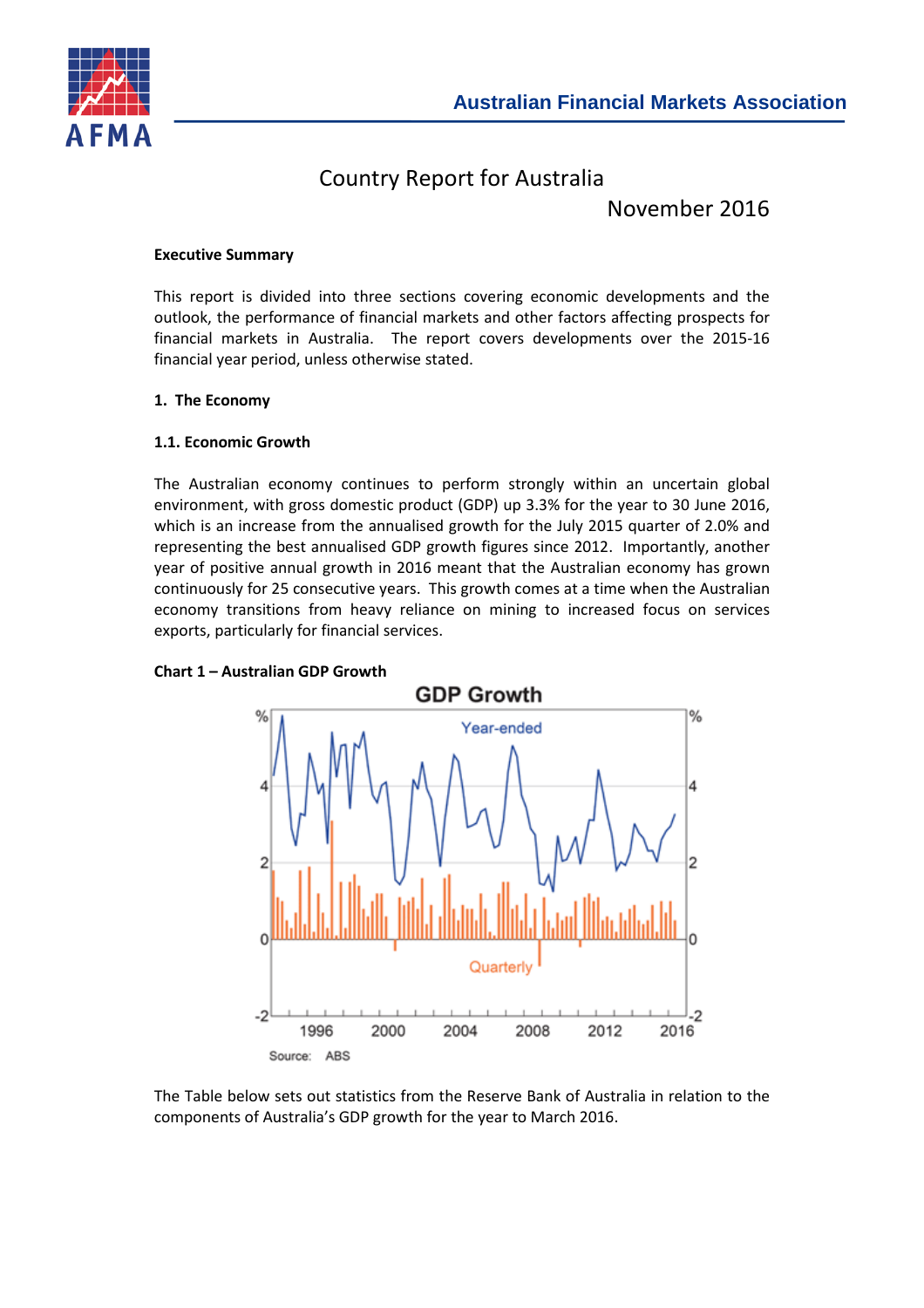| Component             | <b>March 2016</b> | December 2015 | <b>Year to March</b> |
|-----------------------|-------------------|---------------|----------------------|
|                       |                   |               | 2016                 |
| <b>GDP</b>            | 1.1               | 0.7           | 3.1                  |
| Consumption           | 0.7               | 0.8           | 3.0                  |
| Housing Investment    | 1.4               | 2.8           | 7.0                  |
| Mining Investment     | $-2.5$            | $-9.6$        | $-26.7$              |
| Non-Mining Investment | $-3.7$            | 1.0           | $-4.7$               |
| Public demand         | 0.6               | 1.4           | 3.5                  |
| Exports               | 4.4               | 0.4           | 6.6                  |
| <b>Imports</b>        | $-0.8$            | 0.5           | $-2.0$               |
| Mining activity       | 4.8               | $-3.7$        | 0.7                  |
| Non-mining activity   | 0.4               | 1.5           | 3.6                  |

Low interest rates and the depreciation of the Australian dollar as a trend since 2013 has supported housing investment, consumption and export capability, necessary at a time when mining investment is falling considerably.

Australia's central bank, the Reserve Bank of Australia, has forecast growth to remain around 2.5% - 3.5% through to June 2017, and then to increase to 3.0% - 4.0% to December 2018. Such forecasts are predicated on a number of assumptions, including lower than average growth for Australia's major trading partners, particularly those in Asia, a relatively stable or potentially downward trending cash rate, relatively stable unemployment and our exchange rate trending around current levels, such as AUD1:USD0.77.

#### **1.2. Political Developments**

The key political development over the year was the Federal election held on  $2<sup>nd</sup>$  July 2016. The election saw the coalition between the Liberal Party of Australia and the National Party of Australia returned, albeit with a significantly reduced majority and a bare majority of 76 seats in the 150 seat House of Representatives. The primary opposition party, the Labor Party, holds 69 seats while the remaining 5 seats are held by minor parties or independents.

This was the first election contested by the incumbent Prime Minister, Malcolm Turnbull and Treasurer, Scott Morrison, who took control from Tony Abbott and Joe Hockey respectively in mid-2015 through a ballot of the Liberal Party caucus. The election saw a 3.1% swing against the Government nationally in the House of Representatives

Of greater concern is the composition of Australia's upper house, the Senate, which is Australia's house of review. Due to an impasse on what the Government believed to be key legislation, the entire Senate was up for election as opposed to the conventional half-senate. As a result, the composition of the Senate is now that the Government controls only 30 of the 76 seats, Labor holding 26, the Greens (who have historically voted with Labor and would be expected to continue to do so) holding 9 seats and minor parties/independents holding 11 seats. Given that 39 votes will be required to secure passage of legislation, the Government will need to negotiate with 9 of the 11 "cross-bench" senators to allow for legislation to be passed where there is not bipartisan support, and this presents a major challenge for the Government.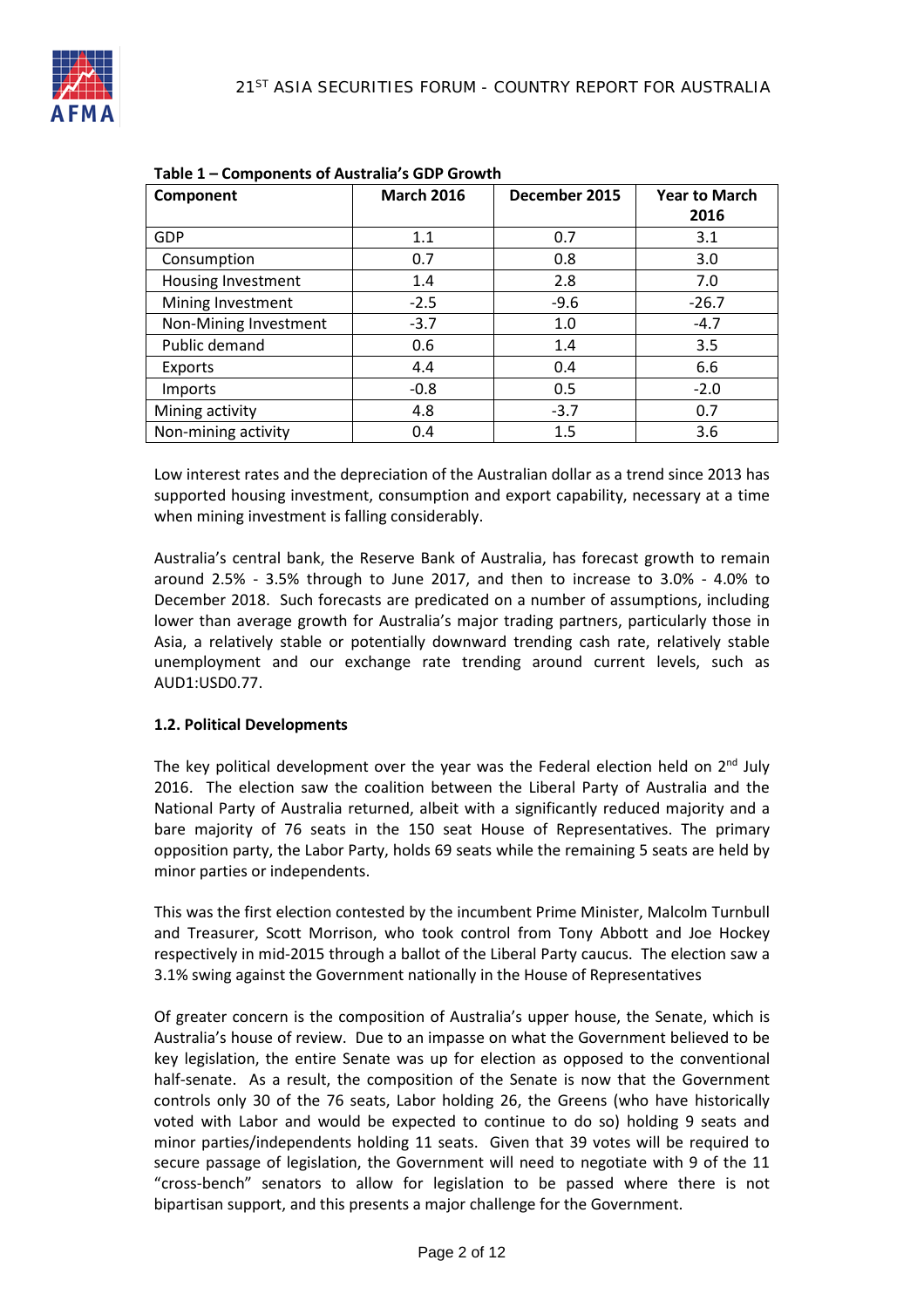

The Government anchored its economic policy position to a reduction in the Australian company tax rate from 30% to 25% over a ten-year horizon. It would appear that the enabling legislation for such a reduction to occur is unlikely to pass both houses of Parliament without significant negotiation, and perhaps not at all.

## **1.3. The Industry**

The financial and insurances services sector grew 5.3% in real terms between June 2015 and June 2016, outperforming real GDP growth of 3.3% over the same period. The financial and insurances services sector has the largest output share of the twelve industries making up the market sector of the Australian economy, with a 10.3% share of the total gross value add. Employment in the financial and insurance services sector rose by 40,900 to 434,300 over the year, making up 3.6% of total employment.

#### **1.4. Exchange Rates**

The Australian dollar exchange rate underperformed against most major currencies during the course of 2015-16, with the exception of the UK pound sterling, which fell sharply with the Brexit referendum result towards the end of the financial year.

Reductions in the Reserve Bank of Australia's official cash rate and a narrowing in the 10-year bond spread to the United States undermined the AUD's yield appeal. Commodity prices also weighed in the second half of 2015, although recovered in the first half of 2016, offering the AUD some support into financial year end.

Total foreign exchange turnover in the spot, forward and swap markets increased by 6% in the 2015-16 year compared to the previous year.



# **Chart 2 – AUD TWI**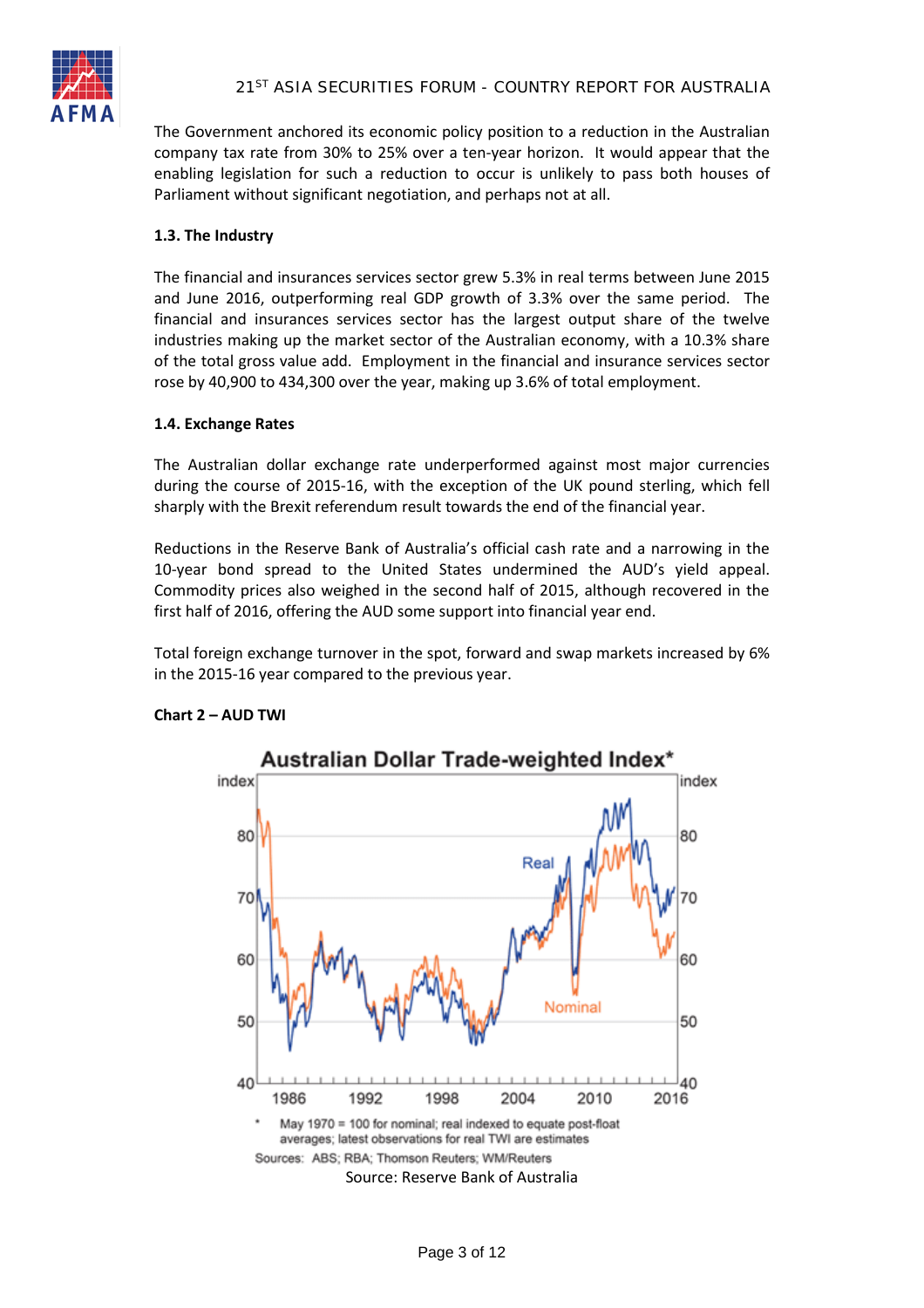

### **1.5. Inflation**

Annualised inflation, as measured by the Consumer Price Index (CPI) was 1.3% as at September 2016. This is below the Reserve Bank of Australia's target band of  $2 - 3$  per cent.

**Chart 3 – CPI**



adjusted for the tax changes of 1999-2000 Sources: ABS; RBA

A number of factors have resulted in low inflation, including spare capacity in the labour market driving down wage growth, together with enhanced competition in a number of markets. In addition, high investment in dwellings has caused rental inflation to plateau. As a result, inflation expectations have declined over the past year.

#### **1.6. Government Finance, Balance of Payments and the Labour Market**

The Australian Government has projected a continuing budget deficit, currently at \$39.9 billion or 2.3% per cent of GDP. This is expected to reduce from 2017/18, after a projected \$37.1 billion deficit for the 2016/17 year, with a return to surplus not expected until the 2020/21 year. The fiscal position of the Australian Government is underscored by a net debt position of 16.9%, which has been increasing steadily since Australia has been running consistent deficits in the time since the Global Financial Crisis.

Export growth has remained strong in both the mining and non-mining parts of the economy, underpinned by the relatively weak Australian dollar. Given the reduction in mining investment, the continued upwards trajectory of mining exports would appear to be in jeopardy and the Australian Government is actively pursuing initiatives to promote the exports from other sectors of the economy, particularly services exports. China and Japan remain the largest export destinations, with South Korea featuring prominently as a large destination.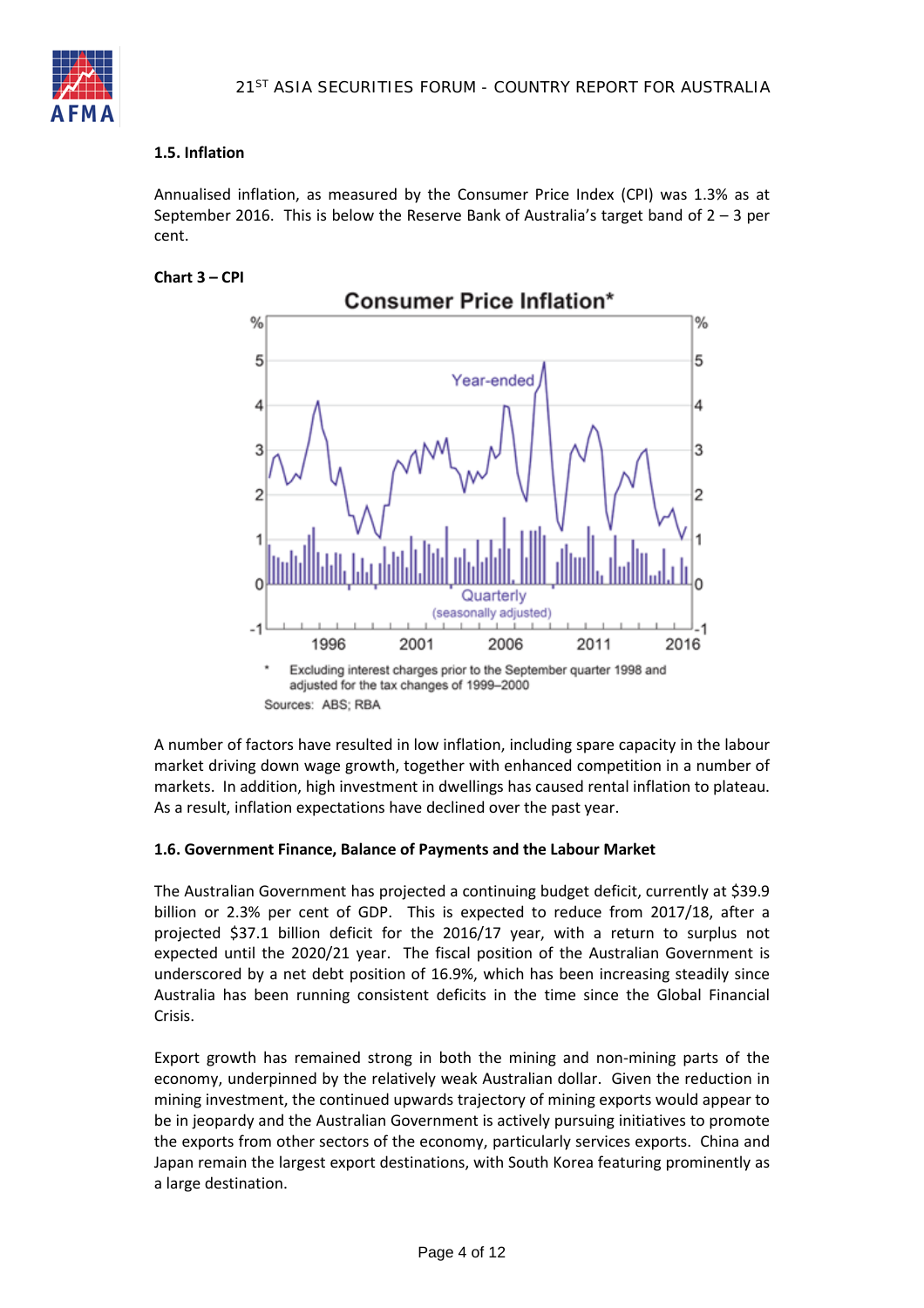



The unemployment rate has remained at around 5.75%, which is around half a percentage point lower than at the end of the 2014/15 financial year. Employment growth has been slow, with forward indicators of future employment rates and trends being somewhat mixed. To the extent that there is a further reduction in the unemployment rate, this should eliminate some of the spare capacity in the labour market, thereby placing upwards pressure on wage growth.

#### **Chart 5 – Unemployment**

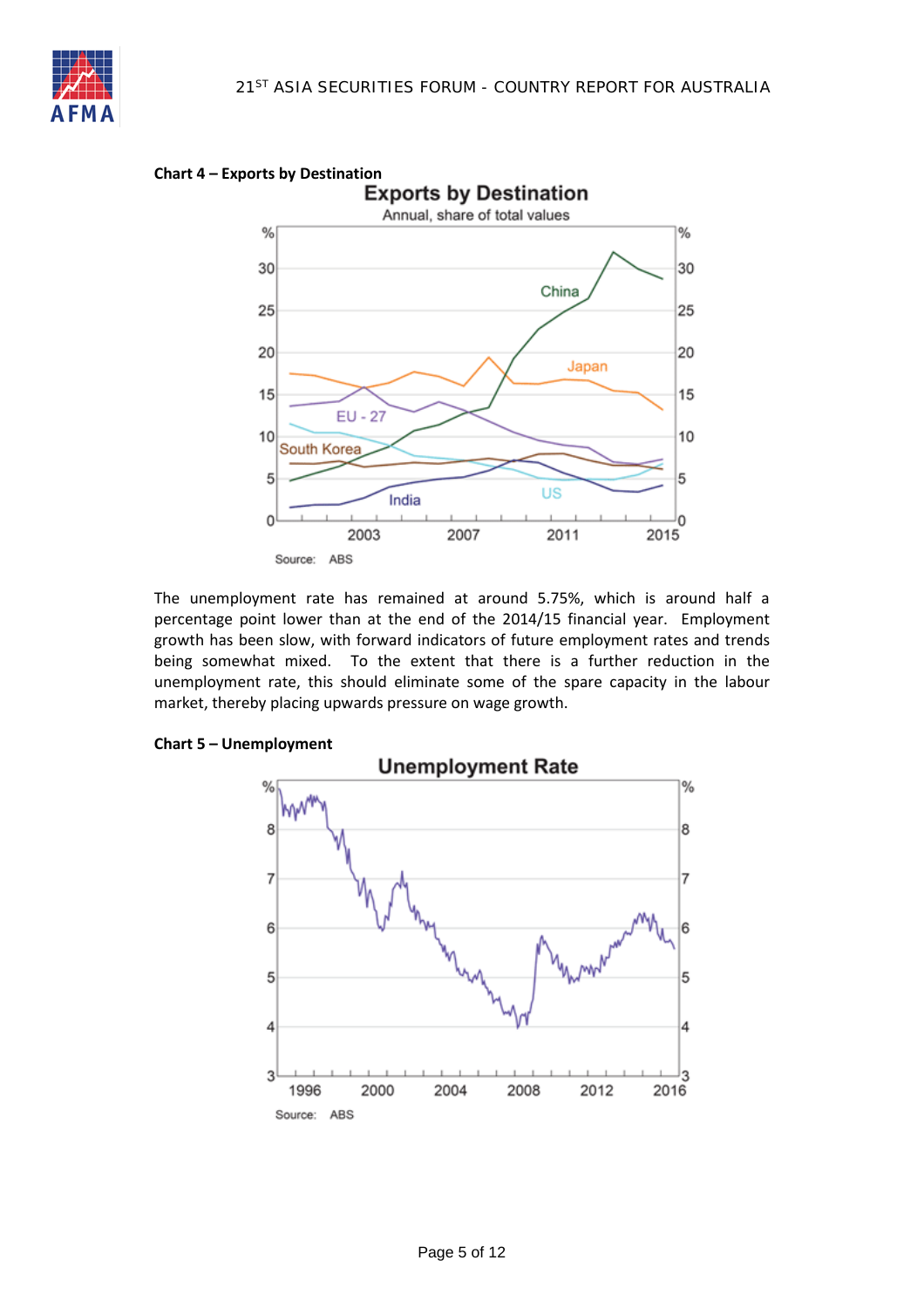

# **2. Outline of the Securities Markets**

## **2.1. Price Trends of Equities**

The 2015/16 financial year was a quiet one for Australian equities, with an increase of just 0.6% in the benchmark S&P/ASX 200 Accumulation Index. This is broken down by a 4.1% fall in the price index, which was offset by compounded dividends paid throughout the year.

Over the 2015-16 financial year, returns from Australian equities generally tracked those of world markets, as shown by the extent to which the performance of the benchmark ASX 200 mirrors the MSCI World Index, but the local bourse continues to underperform US equities on a total return, local currency basis.



During the financial year, implied volatility peaked in August 2015 and February 2016, coinciding with the lows in the index. Generally speaking volatility was lower than in 2014-15.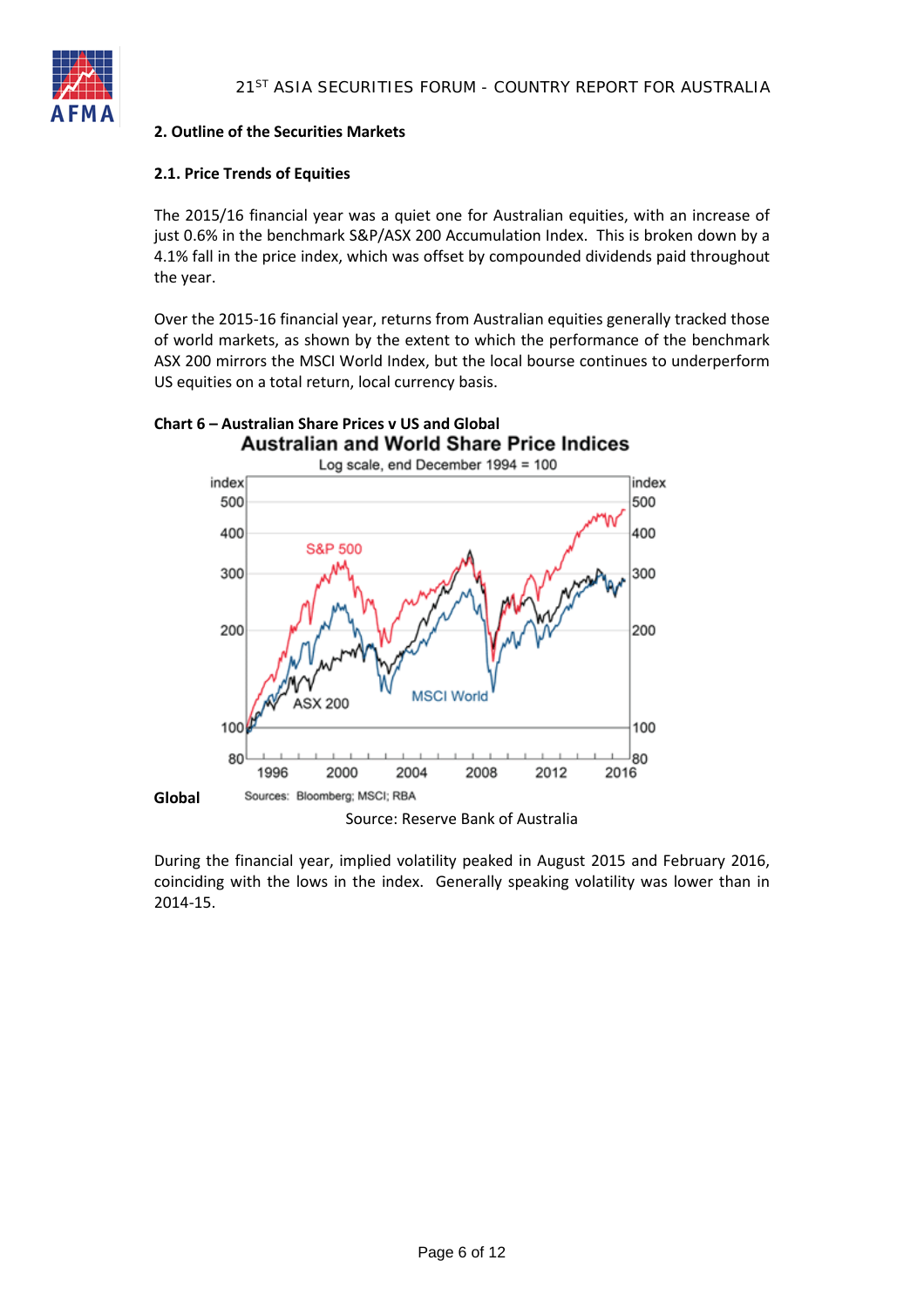





The reduction in mining investment referred to above was reflected by a comparative weakness in resources stocks over the course of the year, relative to financial stocks and also stocks from other sectors. The weakness in Australian resources stocks was also underpinned by low commodity prices, particularly in relation to iron ore.

#### **2.2. Trends in Interest Rates**

During the course of the 2016 calendar year, the Reserve Bank of Australia followed the trends of other central banks in cutting Australia's bash rate by 50bps from 2.00% to a record low 1.50%; a 25bp reduction in May 2016 followed by a further 25bps reduction in August 2016.



## **Chart 8 – Cash Rate**

Source: Reserve Bank of Australia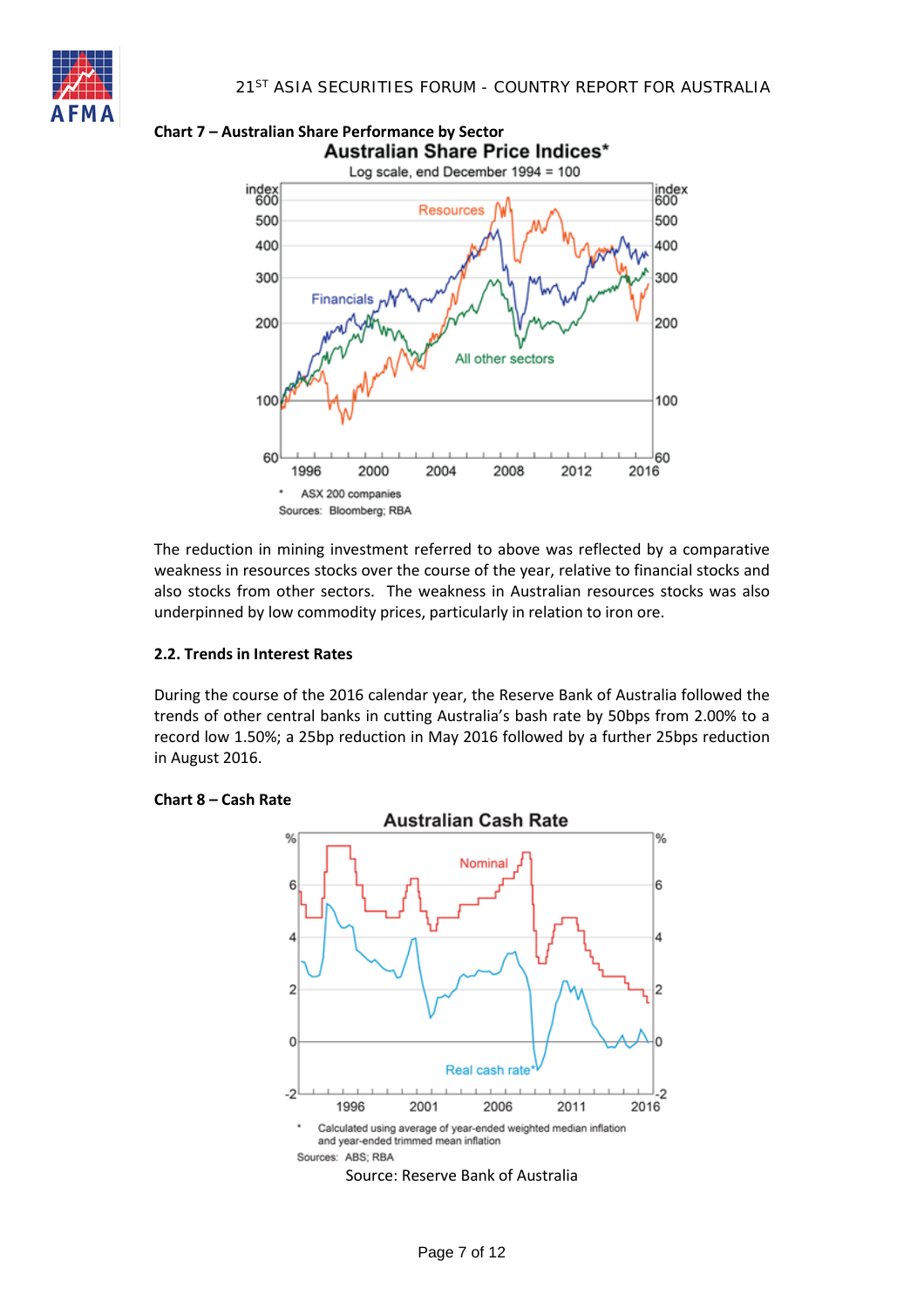

Australian Government bond yields trended lower over the course of 2015-16, in line with a global decline in long-term interest rates, underscoring the fact that Australian interest rates are largely determined by global markets.

Issuance of Australian government securities remained strong, with the Australian government continuing to run underlying cash deficits in excess of 2% of GDP, such that net government debt rose to 17.3% of GDP. Issuance of Australian Treasury bonds capitalised on the current low-interest rate environment by being skewed to the long end of the curve, with a weighted average term to maturity of 6.6 years. A new 20 year bond futures contract was introduced on the ASX in September 2015, reflecting an extension in the duration of the physical bond market.

## **2.3. Activity Levels in the Markets for Stocks and Bonds**

Trading activity on the principal secondary market for equities, the ASX, increased by 8.2% versus 2014/15 to just over \$1.2 trillion while on the secondary market, Chi-X, turnover rose by 10.6% to \$259.9 billion. Total market capitalisations were static over the course of the year. Trading in the derivatives market was mixed with growth in futures trading being offset by reductions in equity options, in relation to which trading was down 19%.

Trade volume continued to surge upwards. A daily average of 928,829 trades were effected on the Australian Securities Exchange (ASX) over the year, which was up 24% per cent from the previous year.

Government debt securities turnover rose by 28% over the course of the year, with a 31% increase in Commonwealth government securities offset by a 13% decrease in foreign government securities. Corporate fixed income securities exhibited a reduction in turnover of 11.1%.

#### **2.4. Activity Levels in Equity and Debt Capital Markets**

The value of initial public offerings in Australia during the 2015/16 year fell 39.4% to \$23.6 billion, following an outstanding year in 2014/15. However, there was a 3% increase in the number of new entities listed in the financial year, up to 124. The largest initial public offerings came from the financial, consumer staple and information technology sectors. Secondary market raising rose more than 16.8% to \$45.3 billion, driven largely by Additional Tier-1 requirements for Australia's banks.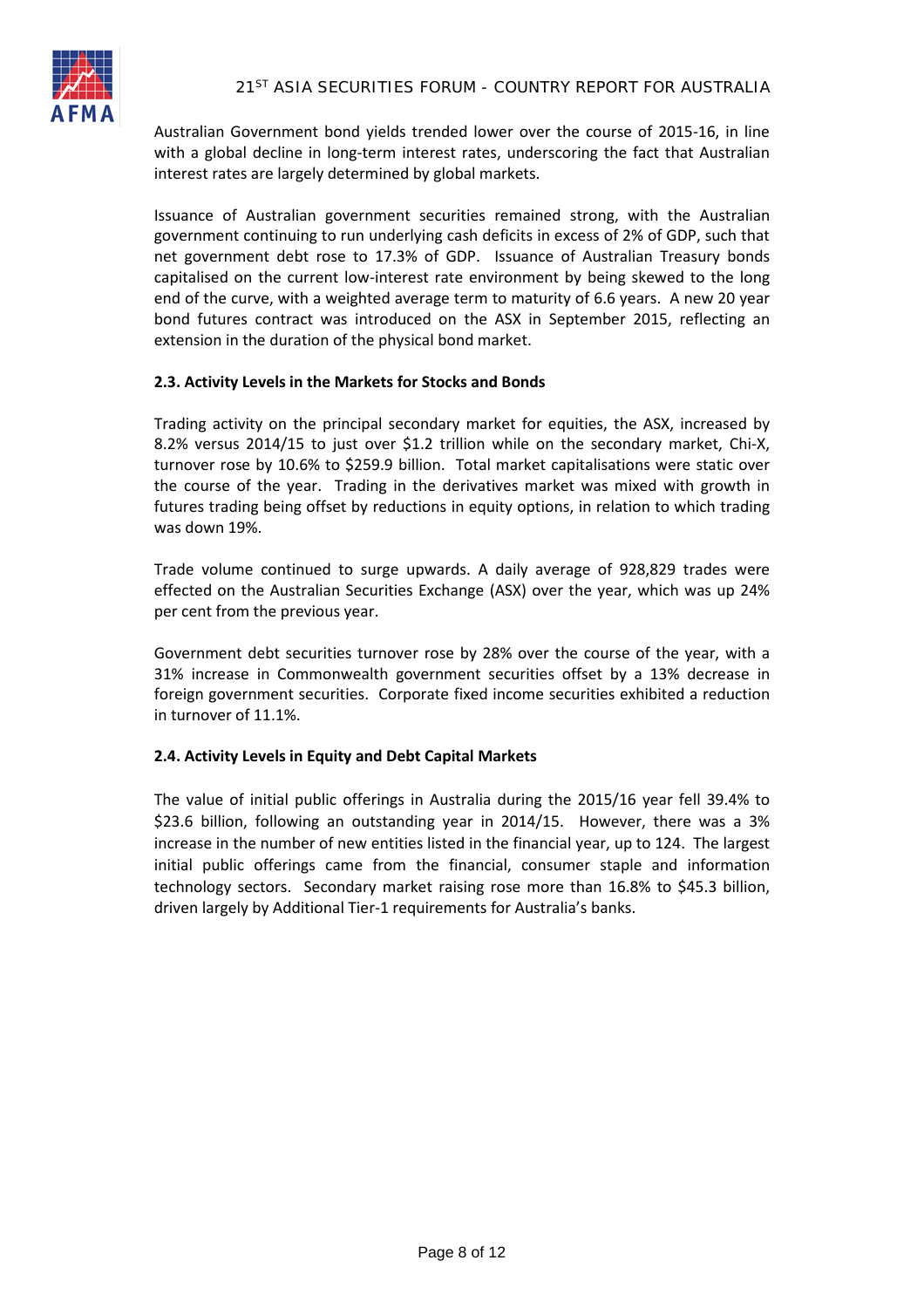



Link Administration Holdings Limited had the highest capitalisation of new IPOs with \$2.3 billion, while the National Australia Bank's demerger of CYBC Plc created the largest new listing for the year with a market capitalisation of \$2.8 billion.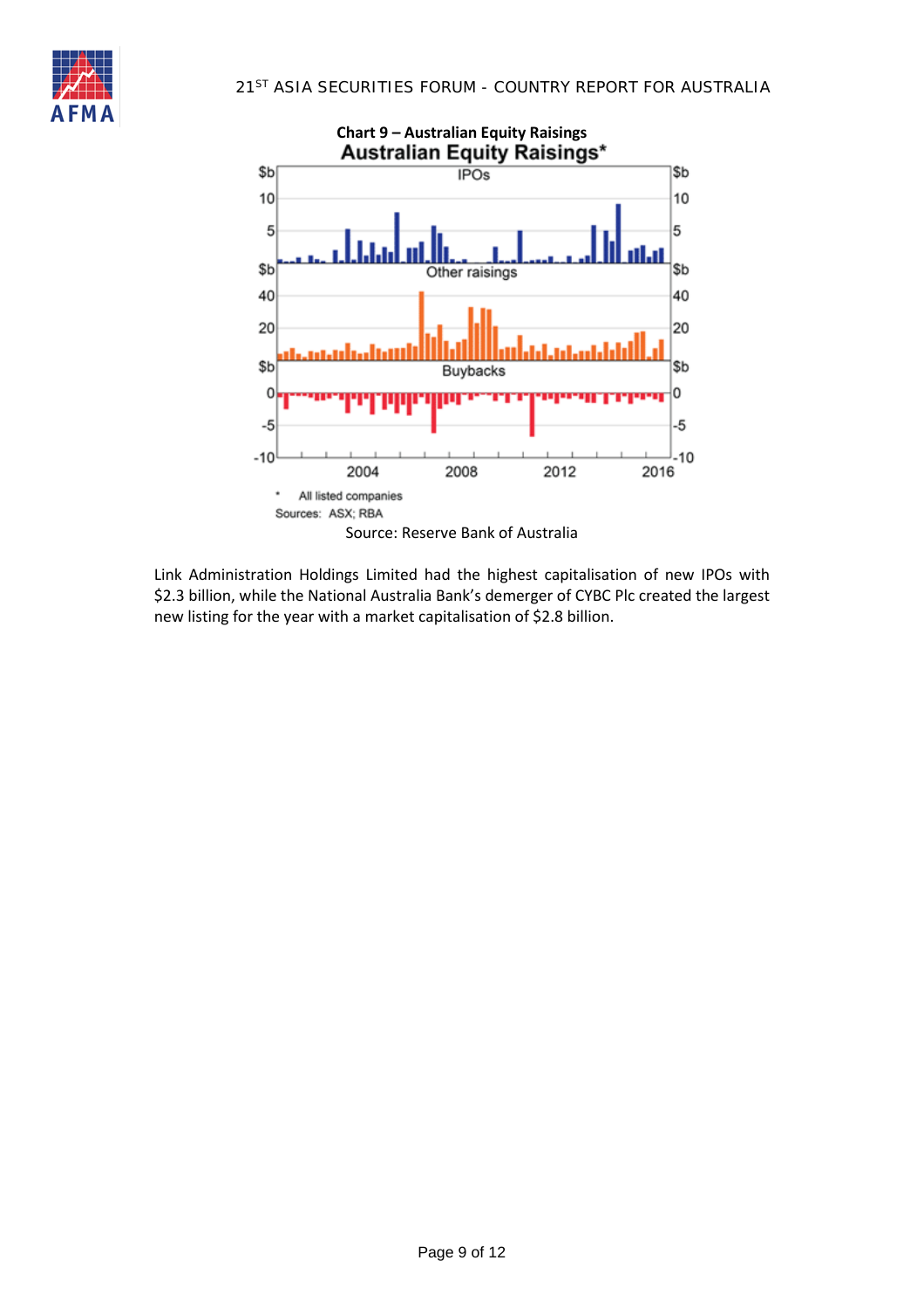

# **3. Prospects for the Securities Industry**

## **3.1. OTC Derivatives Market Reform**

AFMA continues to drive OTC Derivatives Market Reform and the implementation of global reforms in Australia. AFMA engaged heavily with the Australian Government prior to the July election to ensure the passage of a Resilience and Capital Protection Bill, providing legislative certainty for the mandatory margining of non-cleared OTC derivatives in a manner consistent with global requirements, and also supports global harmony with respect to the close-out rights under certain market transactions.

The derivatives transaction reporting regime continued to create implementation challenges and needed reduction of compliance costs. AFMA persuaded the Government to allow for single-sided reporting for smaller derivatives, thereby eliminating duplication of the compliance burden, and also obtained large scale transitional relief on derivatives trade reporting.

## **3.2. BBSW Initiatives and Benchmark Rate Regulation**

The past year has given rise to a significant number of developments in relation to Australia's interest rate benchmark, the Bank Bill Swap Rate (BBSW), both in terms of the development of the benchmark and also AFMA's involvement as the administrator of BBSW.

In July 2016, AFMA advised the conclusion of a process to refine the methodology under which BBSW is to be determined. Australia's regulators had requested that AFMA finalise amendments to the BBSW methodology. AFMA announced that, commencing as soon as practicable, BBSW would primarily be set based on a Volume Weighted Average Price (VWAP) of trades in eligible bank paper, conducted between 9:00am and 10:10am each morning. In addition, there would be a waterfall of other methodologies to the extent that the VWAP methodology could not be utilised to determine a BBSW rate across any tenor, being firstly the National Best Bid Offer (NBBO) methodology and then, failing that, an algorithmic calculation drawing on relevant pricing information. This methodology is in the course of being implemented, and is expected to be operational by mid-2017.

Secondly, also in July 2016, AFMA announced that it would step away from being the administrator of BBSW and was to undertake a competitive process to externalise its AFMAdata business. Such an externalisation would allow AFMA to focus on its core mission of policy advocacy and supporting development of Australia's financial markets. The AFMAdata externalisation process is progressing well and AFMA is hopeful of being in a position to announce a new administrator in coming weeks.

In October 2016, the Government announced that benchmark administration would become a regulated activity, with the regulatory regime applicable to benchmark administrators to commence by 1 January 2018.

#### **3.3. Financial Market Infrastructure**

# *3.3.1 T+2 settlement*

AFMA initiated a project in early 2015 to reduce the settlement cycle of domestic fixed income products from T+3 to T+2. This move was supported for risk management and balance sheet reduction reasons, as well as aligning the Australian market with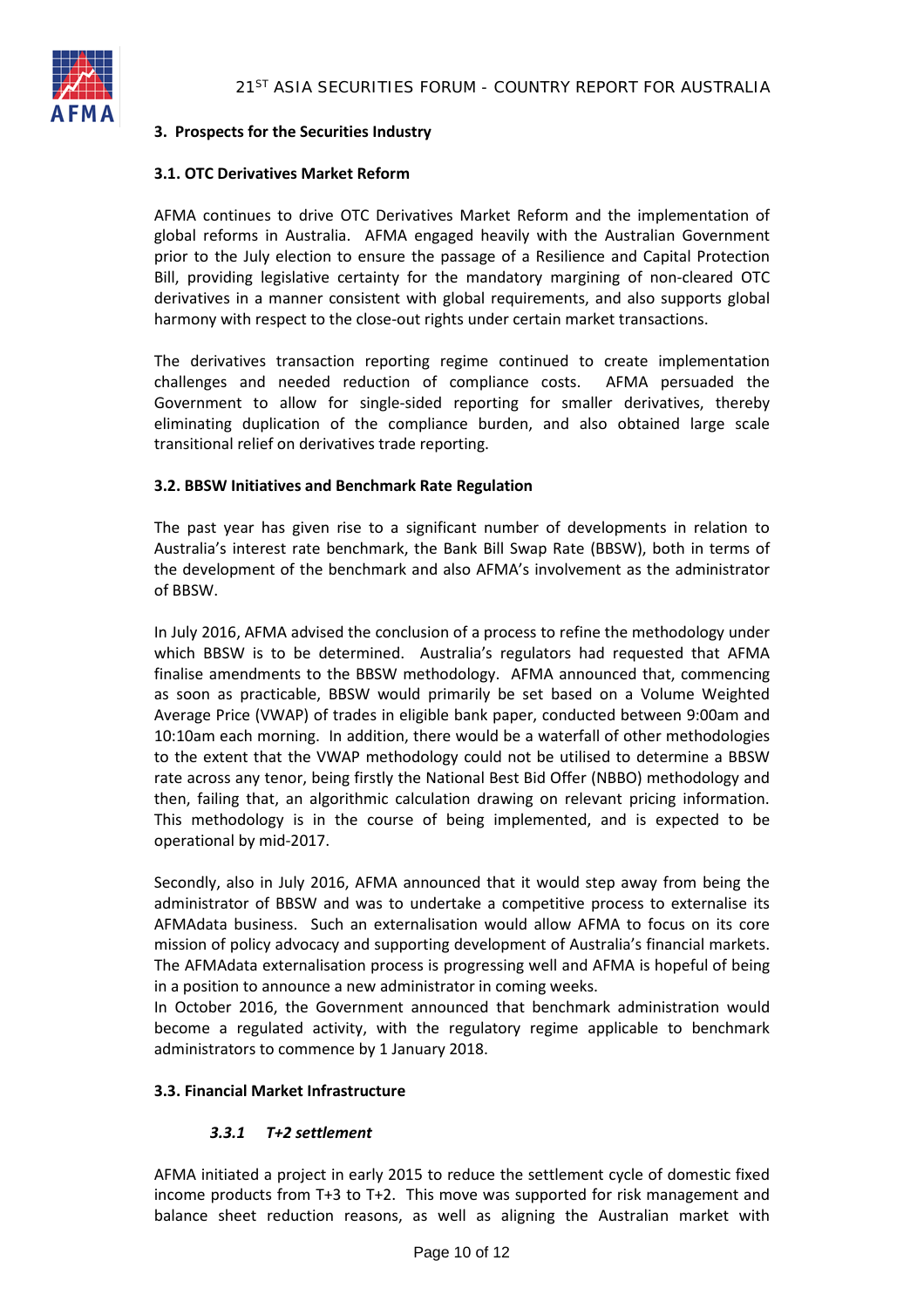

international standards. Shortening the cycle for fixed income also complemented the ASX's introduction of T+2 settlement for cash equities. In a co-ordinated effort, the fixed income and equities markets of Australia and New Zealand went live with T+2 settlement on 7 March 2016.

# *3.3.2 ASX24 Platform*

The ASX24 (futures) trading platform is being replaced. Go-live is currently scheduled for the second half of February 2017, after originally being planned for April 2016.

# *3.3.3 ASX Significant Outage*

ASX suffered a significant outage in its equities trading platform in August 2016. The platform failed over to the backup system but not all functionality successfully failed over, leading to multiple knock-on effects. ASX's vendors indicated that this type of failure had not been seen before and initially could not replicate the sequence of events. ASX is now resolving with its providers whether an upgrade or a more significant release (i.e. a package of multiple fixes) is required.

# *3.3.4 Distributed Ledger for CHESS*

During the year, ASX both invested an equity stake in and announced a joint venture with Digital Asset Holdings to build replace its clearing and settlement platform, currently referred to as the CHESS platform, with distributed ledger (blockchain) technology. This work has progressed over the year and AFMA has attended demonstrations of the technology. It is not that the ledger is proposed to be a closed loop, as opposed to being publicly available and verifiable.

#### *3.3.5 CHESS Replacement*

The ASX has also undertaken a consultation in relation to the replacement of CHESS more broadly. The consultation is high-level and short on detail in terms of timing and costings. AFMA supports any developments that promote innovation and efficiency in the markets.

#### **3.4. Implementation of Prudential Reforms**

As the global Basel III reforms have solidified over the year, the implementation of the new capital and liquidity reforms in Australia by the Australian Prudential Regulation Authority (APRA) has continued to be refined, with the focus of local implementation of the Basel III requirements focussing on liquidity. In that light, AFMA has been engaging with APRA in relation to the Net Stable Funding Ratio and particularly foreign ADI liquidity. Again, AFMA has stressed the need for global compatibility.

#### **3.5. Industry Funding of Regulators**

AFMA has engaged with the Government's August 2015 consultation on the proposed industry funding for ASIC. AFMA highlighted the additional burden that industry funding would impose on the financial sector and the proposed model's incompatibility with the Government's objectives to lower the corporate tax burden and promote innovation in financial services.